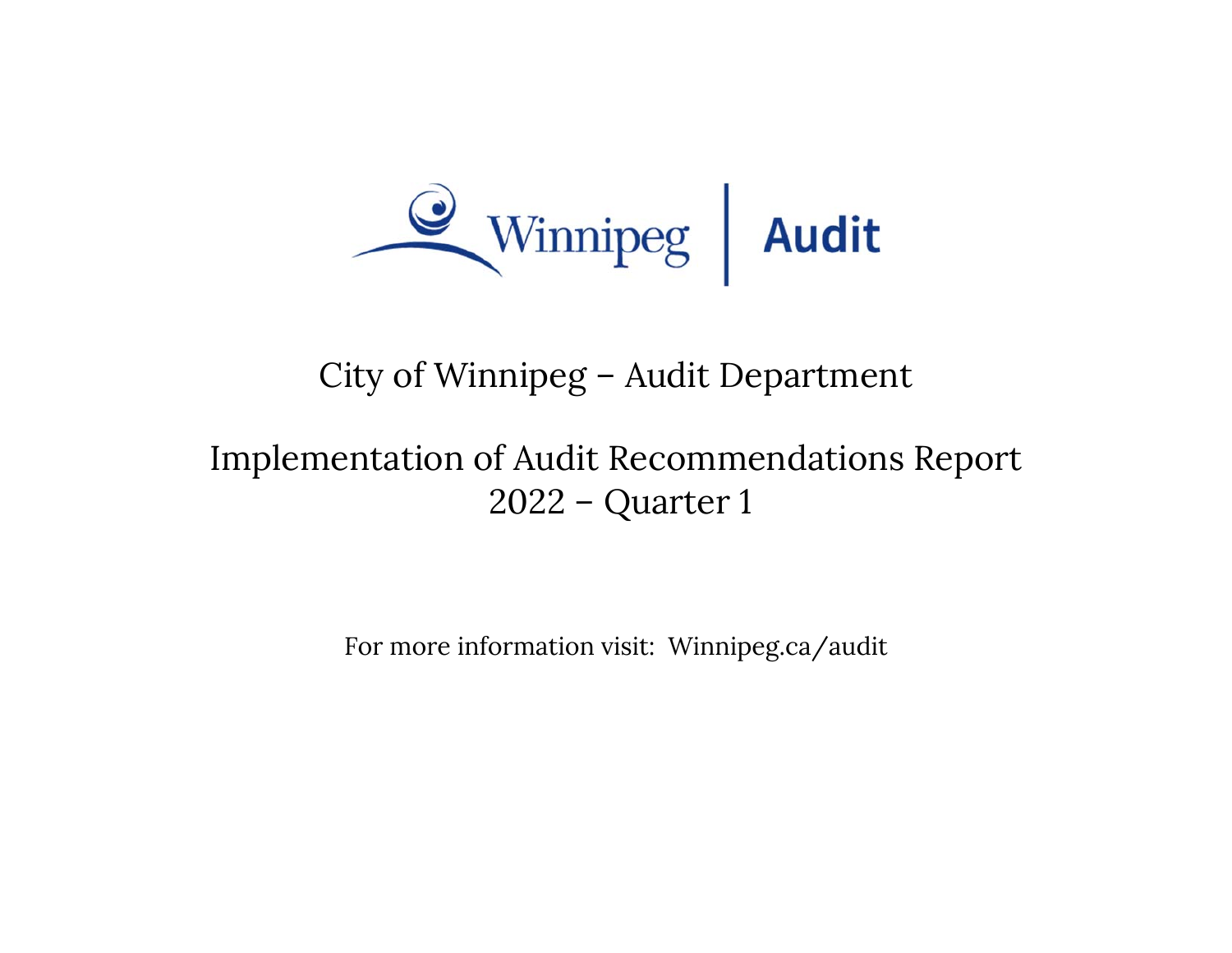#### **Implementation of Audit Recommendations Report- 2022 Quarter 1 - Summary**

#### **Audit Recommendations**

Once an Audit is complete, the next step is implementation of the recommendations. The Audit Department provides a list of the audit recommendations to the Public Service Director of the department that was audited. The Public Service prepares an action plan and target for completion date. The implementation of the audit recommendations is the responsibility of the Public Service.

The Public Service provides status updates quarterly for all recommendations. For recommendations in progress this includes a target completion date. Documentation supporting implementation and progress is reviewed by the Audit Department for confirmation. If the Public Service indicates that a recommendation will not be implemented, residual risk is identified and discussed with the Department and reported to Audit Committee.

After presentation to the Audit Committee these are posted at: Implementation of Audit Recommendations Reports

April 2022: Quarterly Report on the Implementation of Audit Recommendations for the period ending March 31, 2022

This report summarizes the status of:

- the number of recommendations implemented to date
- the number of recommendations that will not be implemented
- $\bullet$ implementation of recommendations currently in progress and the target date for completion

Implementation of Audit Recommendations -Status Report, 2022 – Quarter 1 Page **2** of **9** April 2022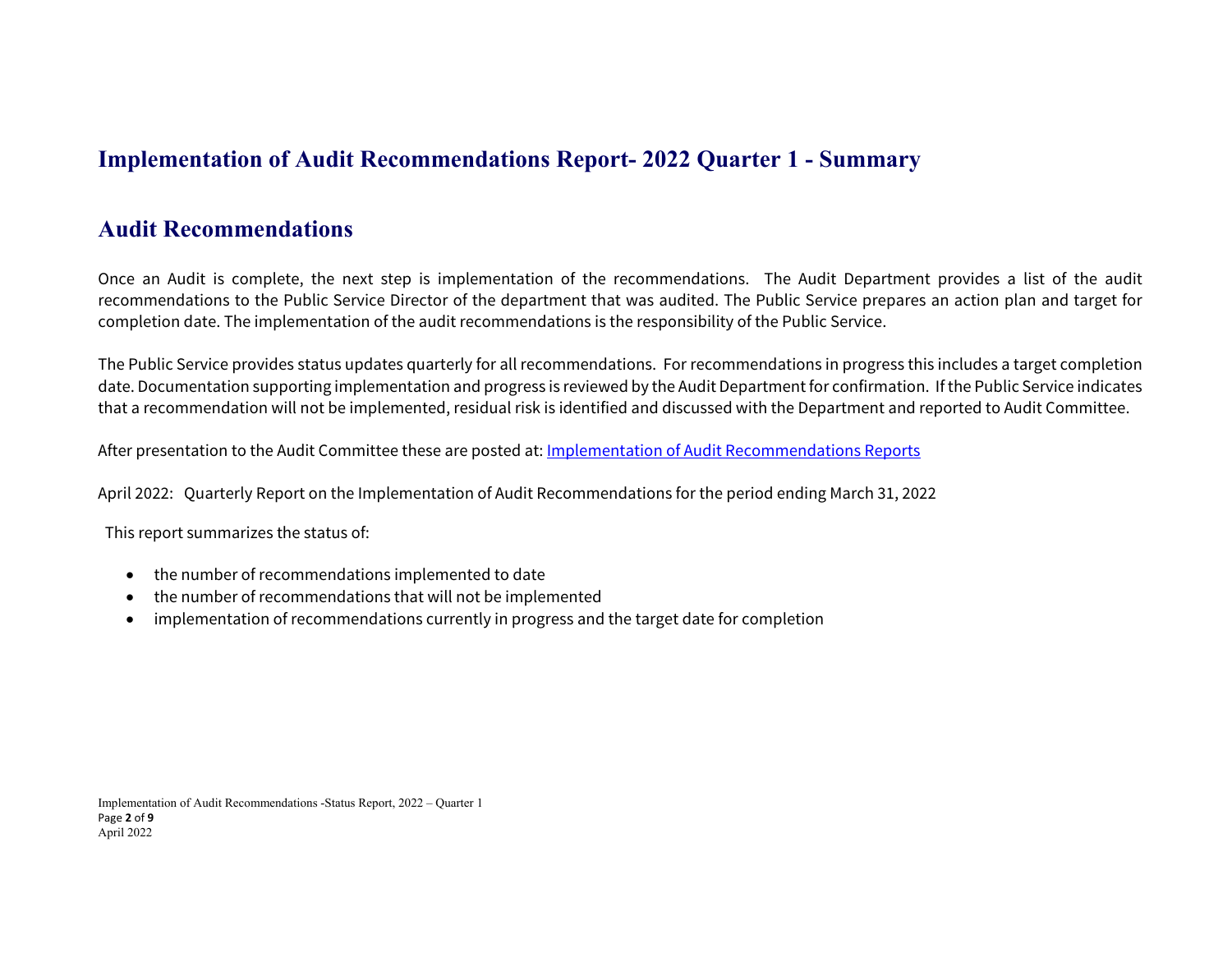### **Summary of the Implementation of Audit Recommendations at March 31, 2022**

|                                                                                   | <b>Number of Recommendations</b> |                    |                       |                          |                                   |
|-----------------------------------------------------------------------------------|----------------------------------|--------------------|-----------------------|--------------------------|-----------------------------------|
| <b>Audit Reports</b>                                                              | <b>Total</b>                     | <b>Implemented</b> | In<br><b>Progress</b> | Not to be<br>Implemented | <b>Percent</b><br><b>Complete</b> |
| Automatic Vehicle Locator Investigation-June 21                                   | 6                                | $\mathbf{1}$       | 5                     |                          | 17%                               |
| <b>Board of Revision Audit - June 2021</b>                                        | 18                               | 9                  | 9                     |                          | 50%                               |
| Final Report:<br><b>Business Improvement Zone Governance Review 2021</b>          | 1                                | $\mathbf{1}$       |                       |                          | 100%                              |
| <b>By-Law Amalgamation Audit, 2018</b>                                            | 11                               |                    | 11                    |                          | $0\%$                             |
| ContractVendorManagementAudit2020                                                 | 9                                | $\mathbf{1}$       | 8                     |                          | 11%                               |
| Municipal Cemeteries Investigation June 2021                                      | $\overline{7}$                   | 6                  | 1                     |                          | 86%                               |
| William R. Clement Parkway/Sterling Lyon Parkway Extension<br>Project Audit, 2018 | 15                               | 10                 | 5                     |                          | 66%                               |
|                                                                                   | 67                               | 28                 | 39                    |                          | 42%                               |

Implementation of Audit Recommendations -Status Report, 2022 – Quarter 1 Page **3** of **9** April 2022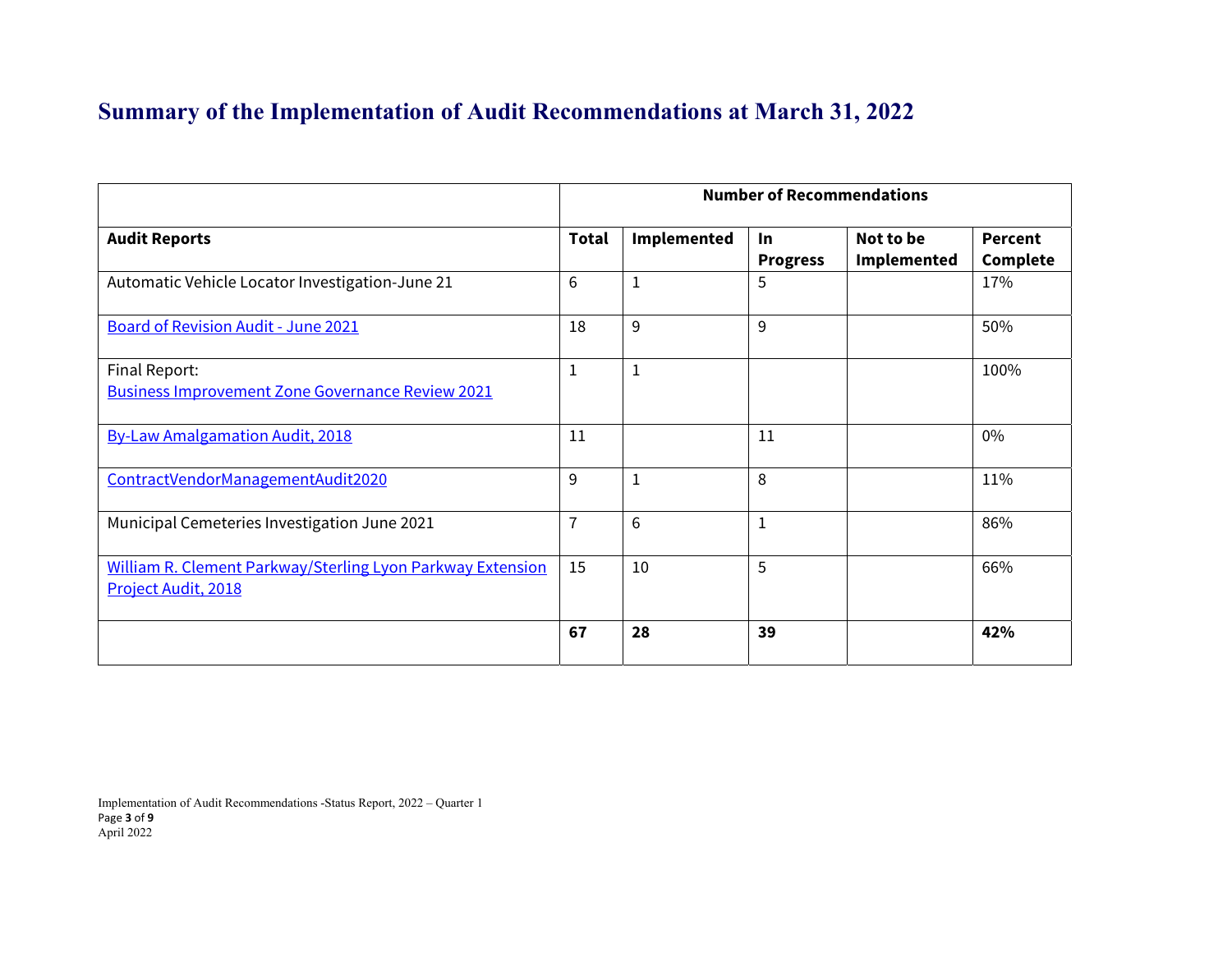### **Recommendations implemented and confirmed in 2022 Qtr 1**

Documentation supporting the implementation was reviewed and confirmed by the City Auditor.

| <b>Business Improvement Zone Governance Review 2021</b>                                                                                                                                                                                                                                                                                                                                                                                                                                                                                                                                                                                                                                               |                                                                                                                                                                                                                             |
|-------------------------------------------------------------------------------------------------------------------------------------------------------------------------------------------------------------------------------------------------------------------------------------------------------------------------------------------------------------------------------------------------------------------------------------------------------------------------------------------------------------------------------------------------------------------------------------------------------------------------------------------------------------------------------------------------------|-----------------------------------------------------------------------------------------------------------------------------------------------------------------------------------------------------------------------------|
| We recommend that the Director of Planning, Property and<br>1.<br>and/or guidance materials. Based on observations of<br>comparator cities and discussions with stakeholders, at<br>minimum we expect development of a series of publicly<br>available support documents, including:<br>- More comprehensive step-by-step guidance for<br>prospective BIZ;<br>- High-level roles and responsibilities for key participants;<br>- An orientation to BIZ for new businesses and new board<br>members, including City Councillors;<br>-Templates for all submissions required by the BIZ<br>Procedures By-Law;<br>-Templates or samples for BIZ policies such as<br>procurement, recruitment and hiring; | The recommendation has been confirmed as implemented – the Business<br>Development create, and make accessible, additional support mprovement Zone web page has been updated.<br>winnipeg.ca/ppd/Business Improvement Zones |

Implementation of Audit Recommendations -Status Report, 2022 – Quarter 1 Page **4** of **9** April 2022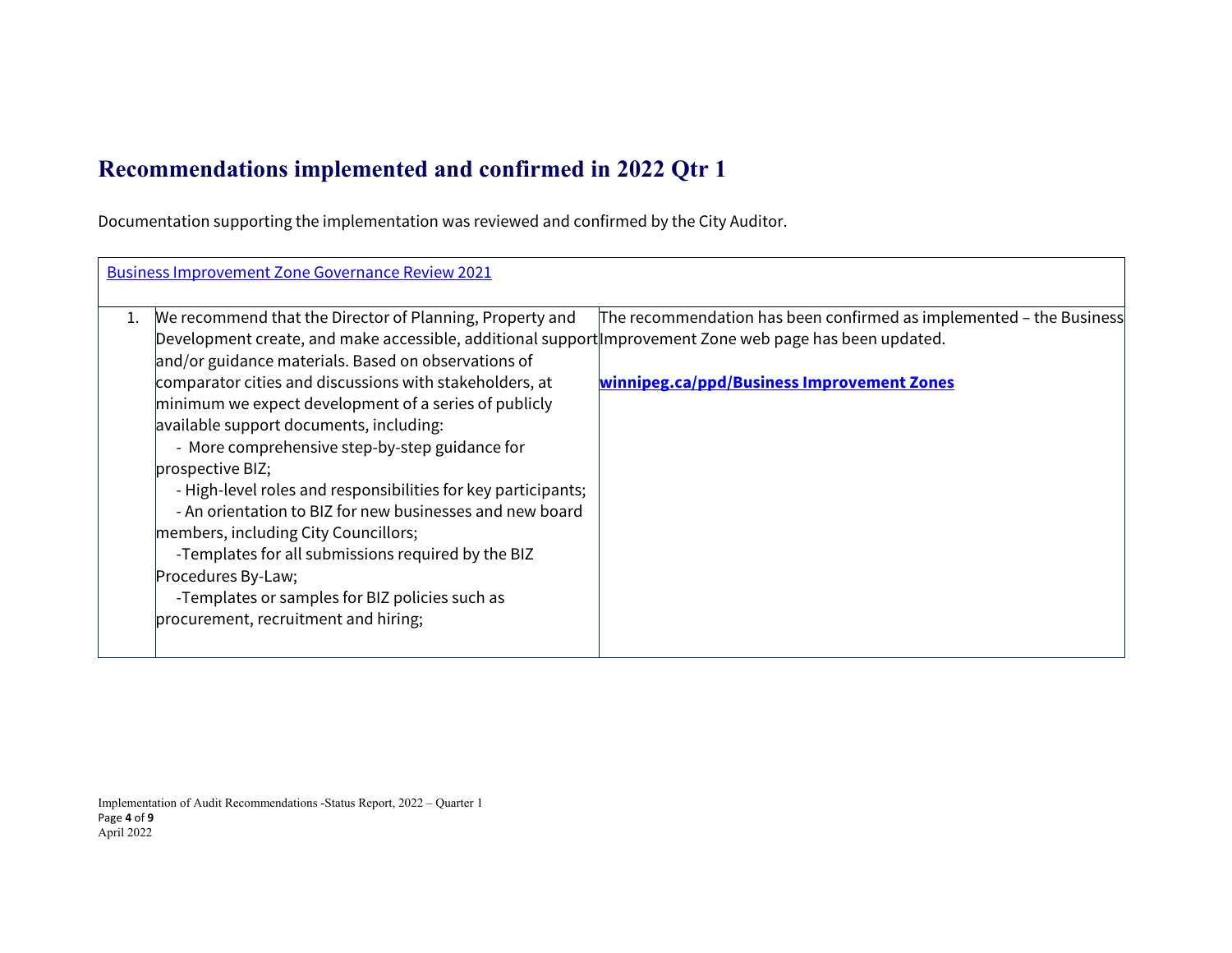|    | Board of Revision Audit - June 2021                                                                                                                                                                                                                                                                                                                                                                    |                                                                                                                                                                   |
|----|--------------------------------------------------------------------------------------------------------------------------------------------------------------------------------------------------------------------------------------------------------------------------------------------------------------------------------------------------------------------------------------------------------|-------------------------------------------------------------------------------------------------------------------------------------------------------------------|
| 1. | We recommend City Clerk's update the Board of Revision<br>Practices and Procedures Manual to include a responsibility<br>for the Appeals Manager to report to Council, at the time of<br>Board member appointment, on the status of key<br>responsibilities performed by the Chair of the Board over the<br>past year.<br>The City Clerk recommend the Board Manual update to<br>Council for approval. | The Board of Revision Manual has been updated and approved by<br>Council - on March 24,2022<br>http://clkapps.winnipeg.ca/DMIS/permalink.asp?id=M20220324(RM)C-53 |
| 2. | We recommend City Clerk's and the Chair of the Board revise<br>the roles and responsibilities of the Appeals Manager and the<br>Chair of the Board in the Board of Revision Practices and<br>Procedures Manual to clearly distinguish their responsibilities<br>and align with leading practices.<br>The City Clerk recommend the Board Manual update to<br>Council for approval.                      | The Board of Revision Manual has been updated and approved by<br>Council - on March 24,2022<br>http://clkapps.winnipeg.ca/DMIS/permalink.asp?id=M20220324(RM)C-53 |

Implementation of Audit Recommendations -Status Report, 2022 – Quarter 1 Page **5** of **9** April 2022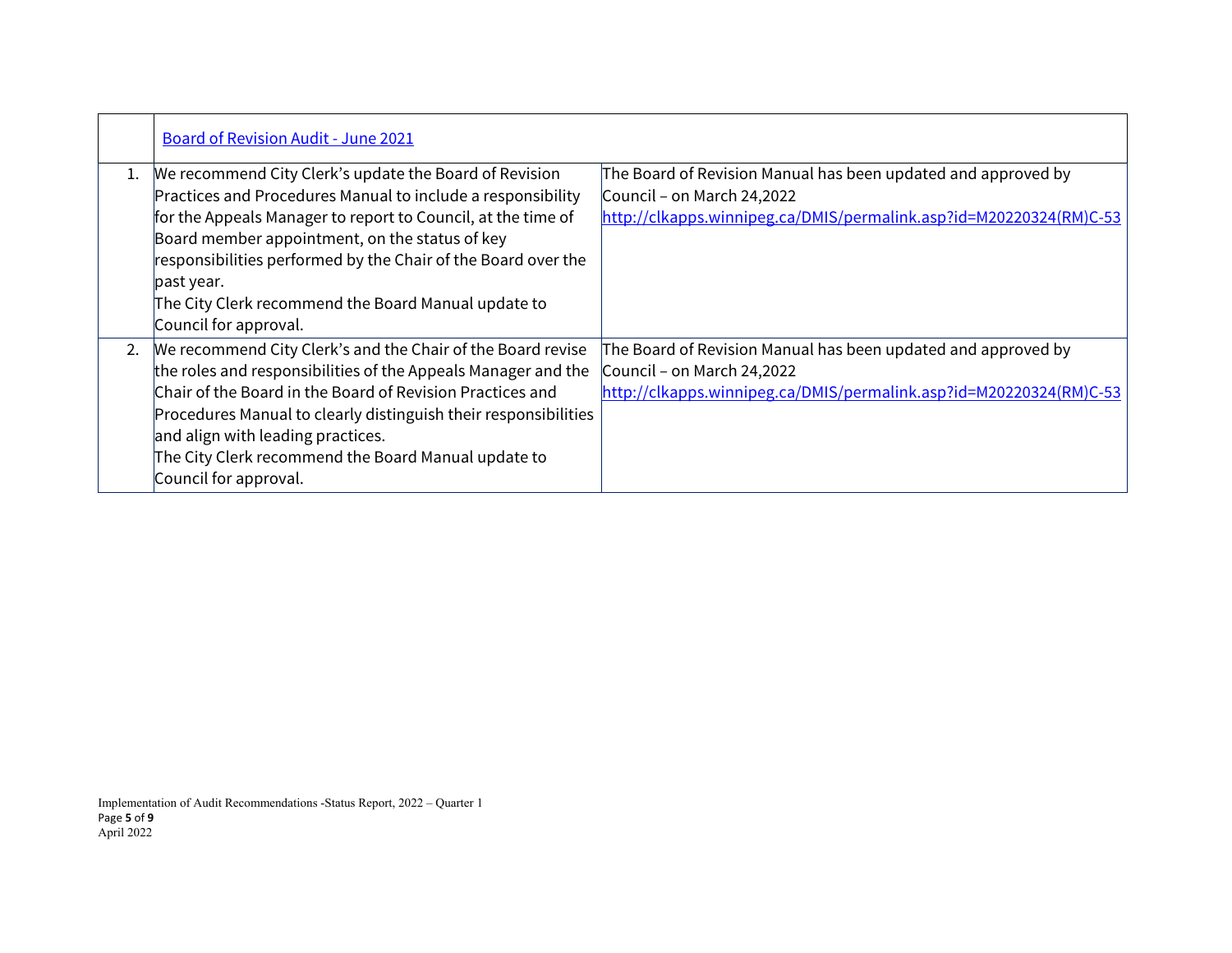| 3. | We recommend the Annual Report be revised to include at a                                   | The Board of Revision Manual has been updated and approved by                                                                  |
|----|---------------------------------------------------------------------------------------------|--------------------------------------------------------------------------------------------------------------------------------|
|    | minimum: the number of appeals heard and value of appeals                                   | Council - on March 24,2022                                                                                                     |
|    | submitted to the Board of Revision by residential, non-                                     | http://clkapps.winnipeg.ca/DMIS/permalink.asp?id=M20220324(RM)C-53                                                             |
|    | residential and business, decisions made by the Board                                       |                                                                                                                                |
|    | (decrease, increase or no change), the number of applications                               |                                                                                                                                |
|    | withdrawn and the number of appeals resolved through a                                      |                                                                                                                                |
|    | settlement by agreement.                                                                    |                                                                                                                                |
|    | The Chair of the Board and the Appeals Manager, in                                          |                                                                                                                                |
|    | consultation with Council, identify any additional                                          |                                                                                                                                |
|    | performance measures or information to include in the Annual                                |                                                                                                                                |
|    | Report to ensure the Board is meeting its goal. City Clerk's                                |                                                                                                                                |
|    | should update the Board of Revision Practices and Procedures                                |                                                                                                                                |
|    | Manual to include all the performance measures to be                                        |                                                                                                                                |
|    | reported on in the Annual Report.                                                           |                                                                                                                                |
|    | The City Clerk recommend the Board Manual update to                                         |                                                                                                                                |
|    | Council for approval.                                                                       |                                                                                                                                |
|    |                                                                                             |                                                                                                                                |
| 4. | We recommend the Chair of the Board and the Appeals                                         | The Board of Revision Manual has been updated and approved by                                                                  |
|    | Manager establish and document, in the Board of Revision                                    | Council - on March 24,2022                                                                                                     |
|    |                                                                                             | Practices and Procedures Manual, the timeframe within which http://clkapps.winnipeg.ca/DMIS/permalink.asp?id=M20220324(RM)C-53 |
|    | the Chair of the Board shall present the Annual Report to                                   |                                                                                                                                |
|    | Council.                                                                                    |                                                                                                                                |
|    | The City Clerk recommend the Board Manual update to $\overline{a}$                          |                                                                                                                                |
|    | Council for approval.                                                                       |                                                                                                                                |
| 5. | We recommend the Chair of the Board and the Appeals                                         | The Board of Revision Manual has been updated and approved by                                                                  |
|    | Manager, in consultation with Council, define the information                               | Council - on March 24,2022                                                                                                     |
|    | the Chair of the Board should document and obtain related to                                | http://clkapps.winnipeg.ca/DMIS/permalink.asp?id=M20220324(RM)C-53                                                             |
|    | their duties of monitoring hearings and evaluating the                                      |                                                                                                                                |
|    | performance of the Board. This process should be formalized                                 |                                                                                                                                |
|    | and documented in the Board of Revision Practices and                                       |                                                                                                                                |
|    | Procedures Manual.                                                                          |                                                                                                                                |
|    | The City Clerk recommend the Board Manual update to $\overline{a}$<br>Council for approval. |                                                                                                                                |

Implementation of Audit Recommendations -Status Report, 2022 – Quarter 1 Page **6** of **9** April 2022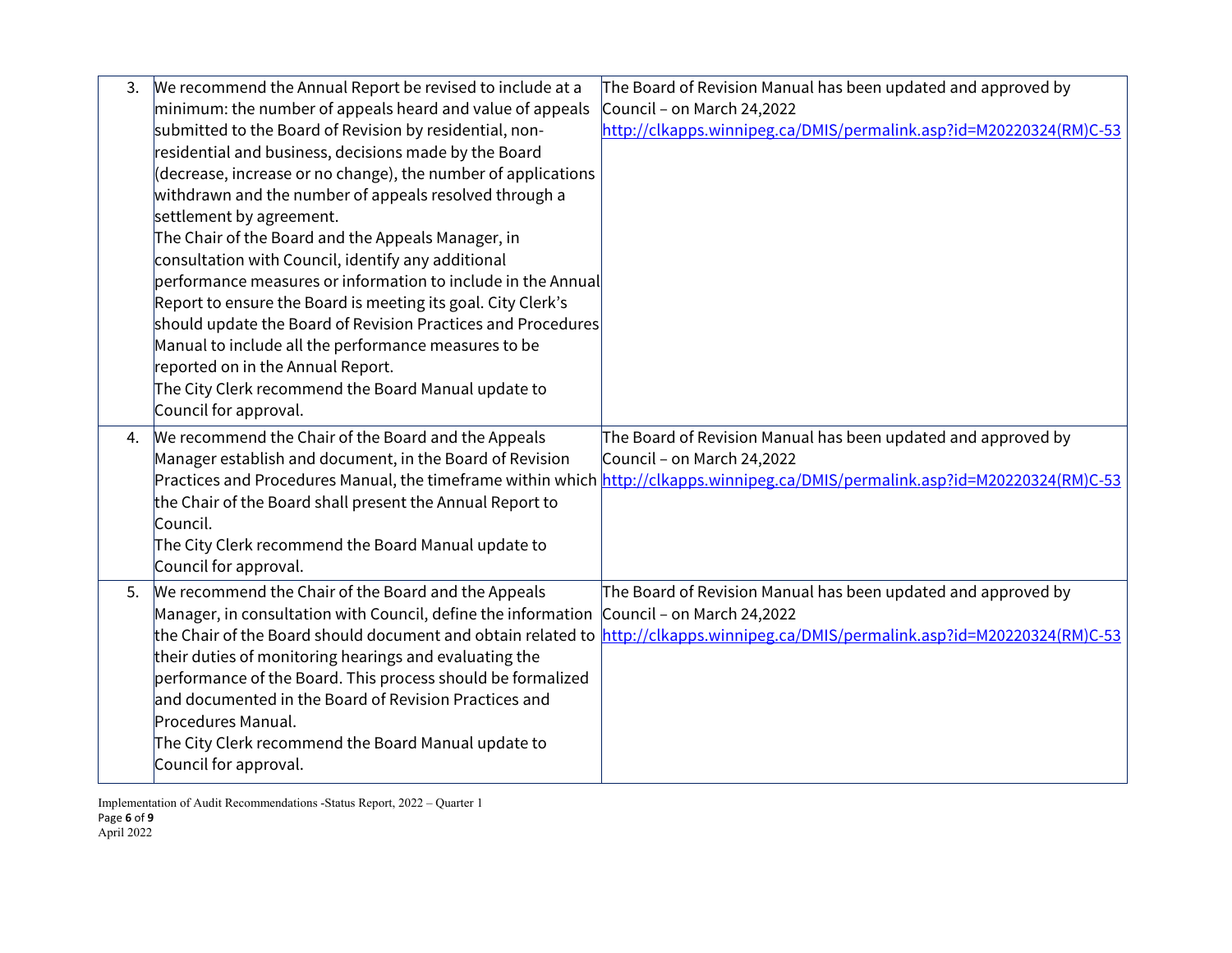| 6. | We recommend the Appeals Manager provide a summary of<br>the observations made by the Chair of the Board on board<br>member performance, to the Executive Policy Committee as<br>part of the board member re-appointment process. This<br>responsibility should be formalized and documented in the<br>Board of Revision Practices and Procedures Manual.<br>The City Clerk recommend the Board Manual update to<br>Council for approval. | The Board of Revision Manual has been updated and approved by<br>Council – on March 24,2022<br>http://clkapps.winnipeg.ca/DMIS/permalink.asp?id=M20220324(RM)C-53                                                                |
|----|-------------------------------------------------------------------------------------------------------------------------------------------------------------------------------------------------------------------------------------------------------------------------------------------------------------------------------------------------------------------------------------------------------------------------------------------|----------------------------------------------------------------------------------------------------------------------------------------------------------------------------------------------------------------------------------|
|    | 14. We recommend the Appeals Manager include the retention of<br>the Board member training material with City Clerk's as a<br>Practices and Procedures Manual.<br>The City Clerk recommend the Board Manual update to<br>Council for approval                                                                                                                                                                                             | The Board of Revision Manual has been updated and approved by<br>Council – on March 24,2022<br>responsibility of the Appeals Manager in the Board of Revision http://clkapps.winnipeg.ca/DMIS/permalink.asp?id=M20220324(RM)C-53 |
|    | 16. We recommend the Appeals Manager enhance the existing<br>Board Clerks training material to include the role of the Board<br>of Revision, the Board of Revision appeal process and the<br>Board Clerks' role and responsibilities.                                                                                                                                                                                                     | The Board Clerks training material has been updated to include the role $\overline{\phantom{a}}$<br>of the Board of Revision, the Board of Revision appeal process and the<br>Board Clerks' role and responsibilities.           |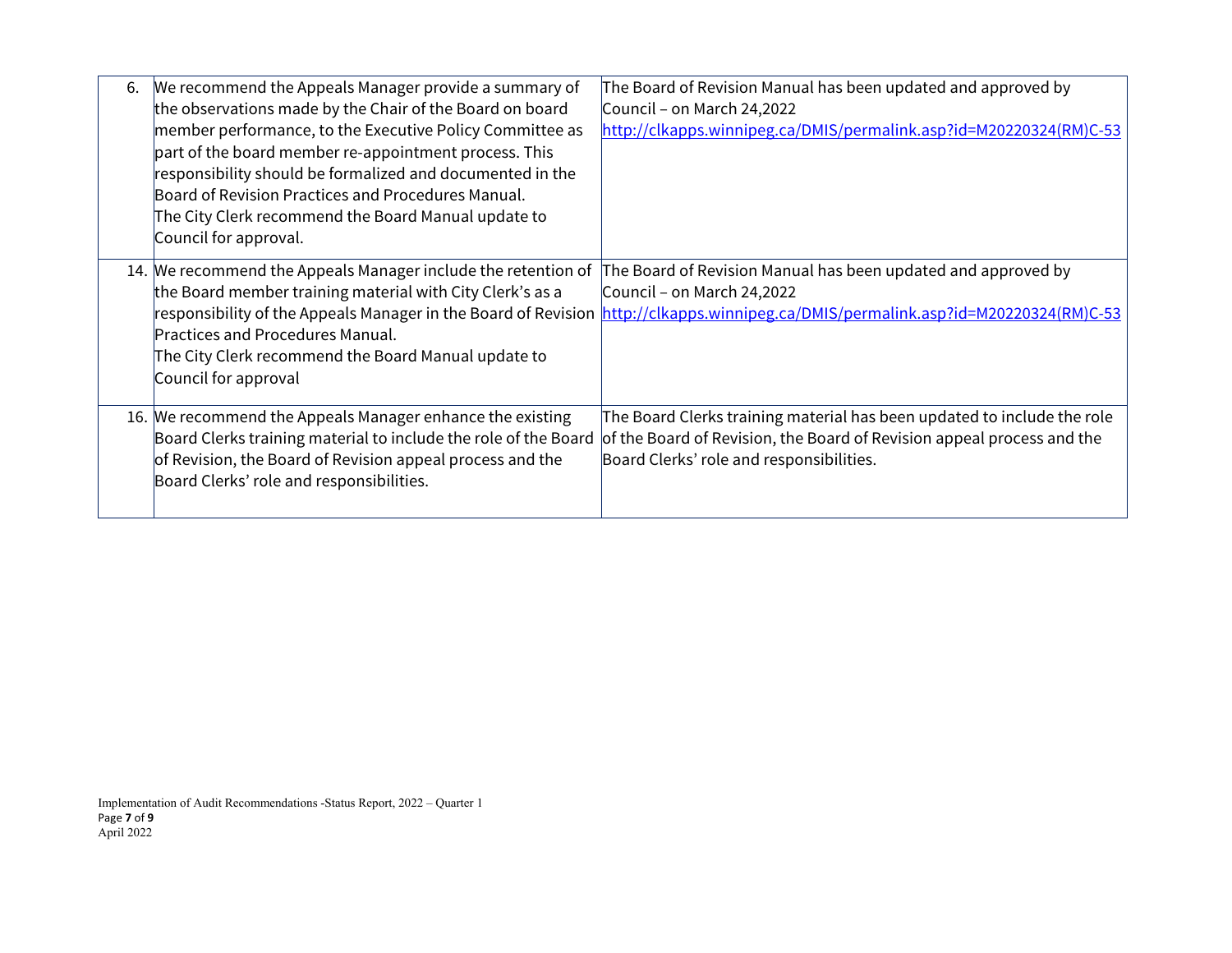### Recommendations Targeted for Completion in 2022 Quarter 1:

Implementation dates are revised by the public service for a variety of reasons. Delays can be attributed to external factors such as the pandemic and conflicting priorities. Explanations for the delays are reviewed by the City Auditor to confirm that they are reasonable.

| <b>Audit Report</b>                                                                        | <b>Recommendation #</b><br><b>Targeted for Completion in</b><br>Quarter 1 | <b>Revised implementation date</b> |
|--------------------------------------------------------------------------------------------|---------------------------------------------------------------------------|------------------------------------|
| Automatic Vehicle Locator Investigation-June 21                                            | $\overline{2}$                                                            | 2022 Qtr 4                         |
| Automatic Vehicle Locator Investigation-June 21                                            | 3                                                                         | 2022 Qtr 4                         |
| Municipal Cemeteries Investigation June 2021                                               | 1                                                                         | 2022 Qtr 2                         |
| <b>William R. Clement Parkway / Sterling Lyon</b><br>Parkway Extension Project Audit, 2018 | 8                                                                         | 2022 Qtr 2                         |
| <b>William R. Clement Parkway / Sterling Lyon</b><br>Parkway Extension Project Audit, 2018 | 9                                                                         | 2022 Qtr 2                         |
| <b>William R. Clement Parkway / Sterling Lyon</b><br>Parkway Extension Project Audit, 2018 | 10                                                                        | 2022 Qtr 2                         |
| <b>William R. Clement Parkway / Sterling Lyon</b><br>Parkway Extension Project Audit, 2018 | 12                                                                        | 2022 Qtr 2                         |
| William R. Clement Parkway / Sterling Lyon<br>Parkway Extension Project Audit, 2018        | 14                                                                        | 2022 Qtr 2                         |

Implementation of Audit Recommendations -Status Report, 2022 – Quarter 1 Page **8** of **9** April 2022